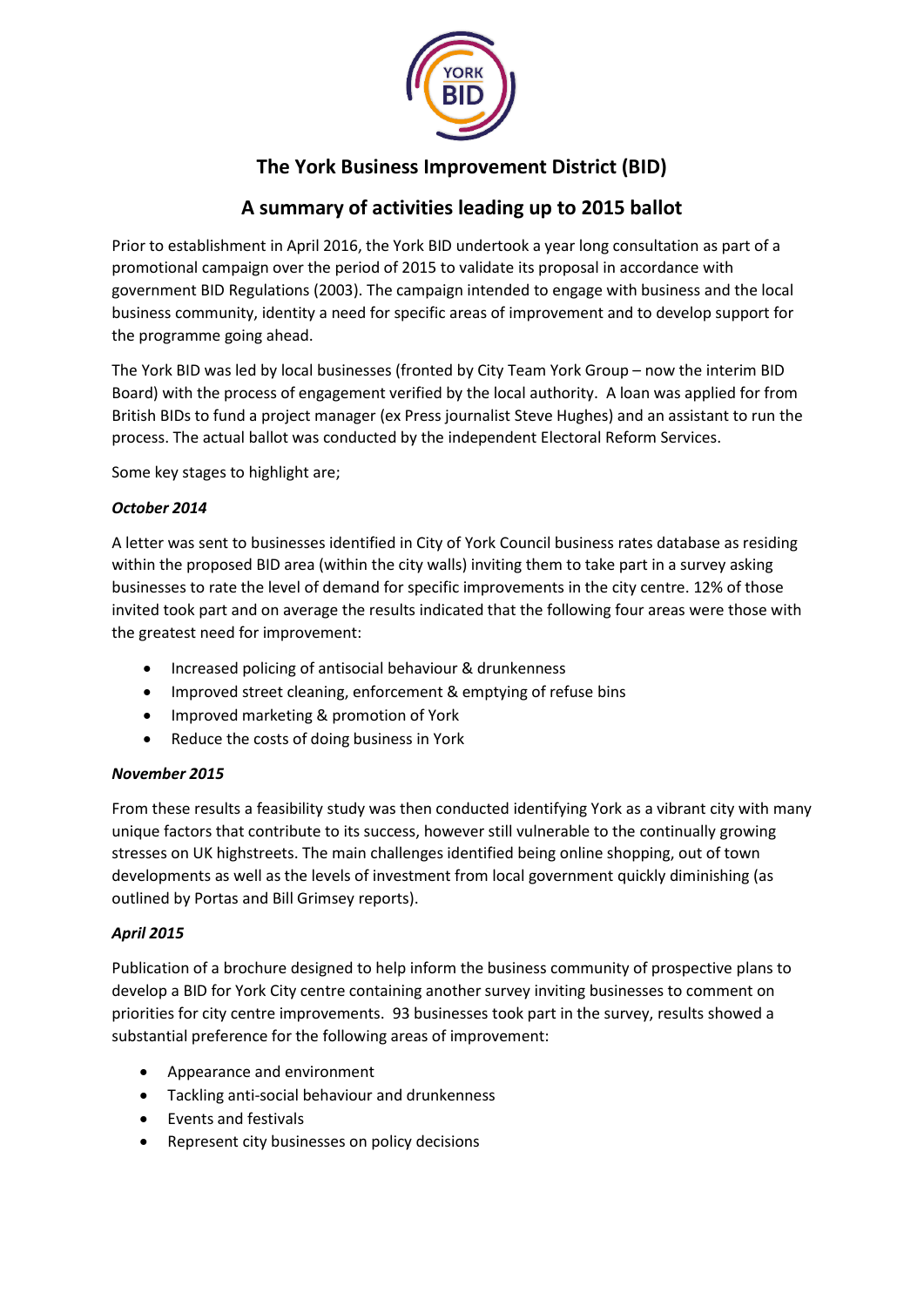The official BID website was launched in April of 2015 which is used to highlight BID activity as well make available documents on the BID's articles of association and operating agreement with the local authority.

## *Summer/ autumn 2015*

Throughout the entire campaign Steve Hughes the appointed Project Manager made continuous efforts to consult with members of the proposed BID community to inform them of plans to establish a York BID and to rally support for the project. Consultation was performed at a number of levels;

- Speaking and networking at a number of events, such as the Retailer's Forum, Hotelier's Forum, Chamber of Commerce, York Professionals, and Federation of Small Businesses etc;
- Hosting a number of drop-in events based in levy payer hereditaments across the city;
- Making direct contact with levy payers via mail, telephone, email and visiting their business premises;
- Publicising the BID with the York Press / other media outlets;

## *September 2015*

The publication and distribution to businesses of the York BID prospectus outlining the programme's proposed areas of activity formed out of consultations. An event to disseminate the release of this document was held in September 2015 at the Merchant Adventurer's Hall on Fossgate.

## *October/ November 2015*

A public ballot to determine the establishment of the York BID was scheduled and carried out by the Electoral Reform Society on behalf of City of York Council. Notices and voting papers were sent to all eligible businesses in time for the ballot to open on  $26<sup>th</sup>$  October 2015 which then closed on  $25<sup>th</sup>$ November 2015. Out of the 1,089 eligible businesses in the BID area valued at £85,064,300 worth of rateable value, 457 voted (42% of total population) equating to £43,989,950 worth of rateable value (52% of total) with 13 ballot papers unsigned, unmarked or void for uncertainty. Of those 346 voted in favour (a majority of 76%). For context the Leeds BID had a 38% turnout with 85% voting in favour and the Sheffield BID 39% turnout with 78% in favour.

## *(Please refer to Annex A for a timeline of the formal consultation)*

The York BID is now established until March 2021 when another ballot will be conducted. All businesses within the BID area are subject to a 1% levy of their rateable value. This is collected each April and is a mandatory levy. Like business rates if a levy is not paid, it is pursued through the courts and this process is handled by City York Council on behalf of the BID.

The interim voting Board of Directors are made up from retail, professional services, hospitality and culture sectors. There will be an AGM in June 2017 where this Board will stand down and there will be the opportunity for new Board members to take seats.

In the meantime, the BID will continue to focus on delivering against the prospectus priorities.